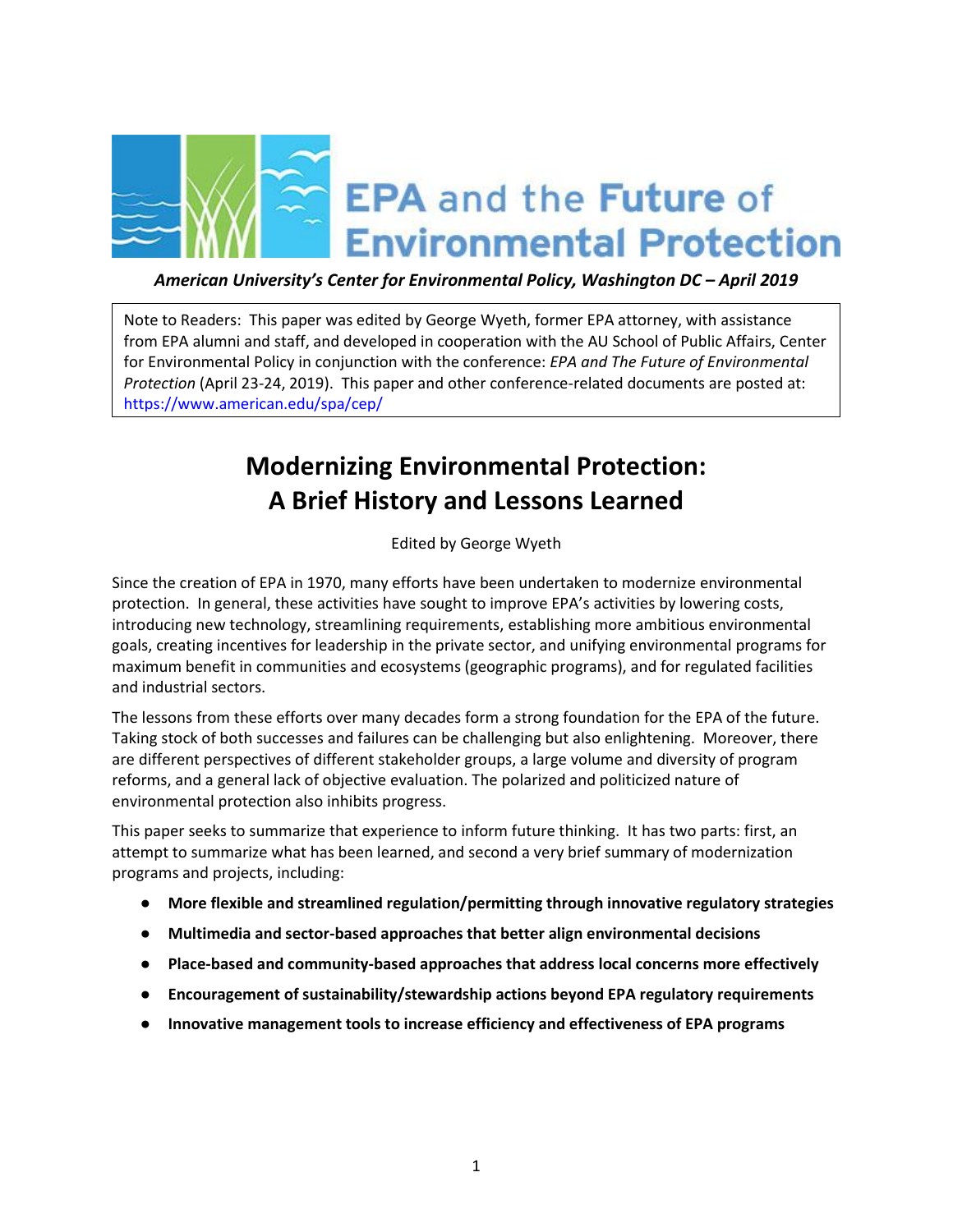#### **Part I: Key Lessons**

Below are ten key lessons, intended to stimulate additional thinking about what we have learned from the considerable investments to date, with an eye toward what is needed for the future. The list is likely incomplete and would benefit from additional insights, experiences and perspectives.

**1. Leadership and consistent vision** – The search for better approaches should be an ongoing, continuous, structured process rather than a series of temporary initiatives. Implementation of new approaches to environmental protection requires a sustained commitment, in contrast to the wide swings in priorities, direction and support (often driven by political transitions) that have characterized past efforts. Visionary leadership at EPA—but also in businesses, NGOs, states and other partner organizations–is essential.

**2. Supporting innovation both within and across program boundaries** – Some past innovation efforts have suffered from being set up as isolated projects, separate from the national program offices. Instead, innovation should be seen as part of every program's mission and should take place on a continuous basis; efforts set up as isolated projects can have difficulty. At the same time, because innovative approaches that cross program boundaries can offer some of the greatest opportunities, creative management structures should be explored to enable solutions that do not follow media lines.

**3. Better data to drive evidence-based change** – Insufficient investment in evaluation and monitoring of EPA's rules and programs results in a weak base of information to build support for changes from the status quo. EPA would benefit from following the lead of other agencies like health care, which now support structured evaluation programs to document what works (and what doesn't).

**4. Intertwined goals: Improved outcomes and reduced regulatory burden** – Modernizing environmental protection can seem threatening to some because it entails revisiting existing regulations and program approaches. Foundational principles can help guide modernization efforts and establish clear expectations for positive change. In particular, it should be clear that the purpose is to achieve better long-term environmental outcomes while also reducing costs and regulatory burden. Opportunities for streamlining regulatory requirements still exist and should remain part of the modernization enterprise.

**5. States as innovation laboratories** – Many improvement ideas come from states, and many modernization successes have been the result of EPA-state partnerships. An informal survey of EPA senior executives about 20 years ago asked the question of where promising new ideas come from, and the highest ranked answer was state environmental programs. States can serve as valuable real-world demonstration laboratories, which provide evidence and impetus for adoption of new environmental approaches and strategies at a national level.

**6. Leveraging environmental leadership from companies** – Important innovations in environmental management continue to emerge from the private sector, which contributes to environmental improvements in areas outside EPA's regulatory reach, such as supply chain management, sustainable sourcing, and green buildings. EPA's path for the future should take this into account and EPA should reinforce these trends while driving improvement in area where regulated parties are still falling short.

**7. Creative ways to stimulate technology innovation** – Improvements in technology can lower the cost of environmental protection, and enhance environmental results while also opening up new approaches for environmental protection. For example, in the 1990's, continuous emission monitors transformed power plant permitting and made market trading in the acid rain program possible. Today, cost-effective monitoring technologies can be applied far more broadly and provide the environmental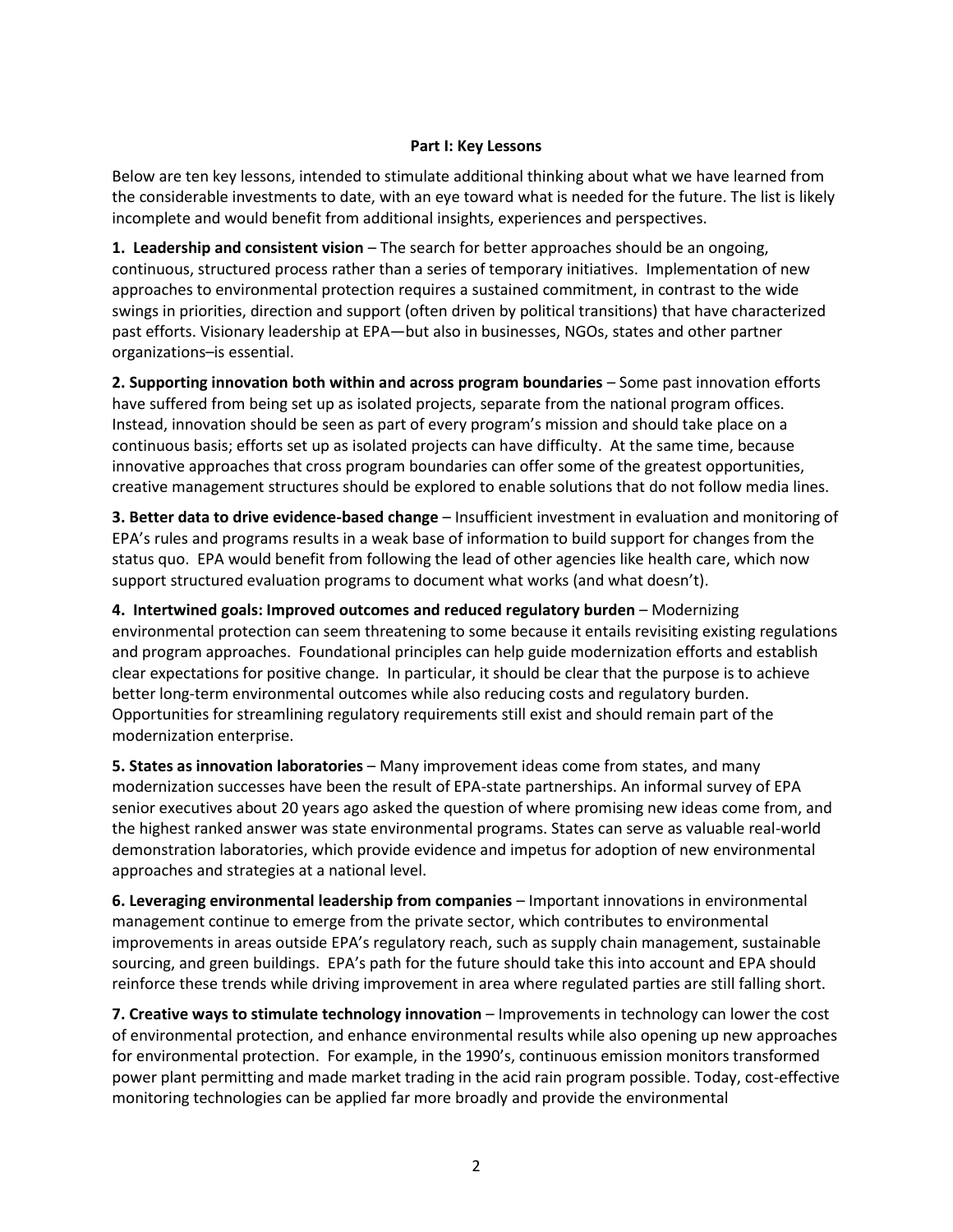assurances/backstops that enable permitting to be streamlined. There are diverse untapped opportunities to increase investments and incentives for technology innovation -- through legislation, design of regulatory programs, and voluntary partnership programs.

**8. Industry sector strategies** – One especially useful frame for modernization, not envisioned in current statutes and programs, is improving environmental outcomes in industry sectors. Although EPA needs to maintain a strong, independent role relative to the sectors it regulates, the private sector is also leading the way in many areas -- in ways not anticipated when EPA was established. EPA needs to complement its regulatory role with roles in which it supports and builds on leadership in the private sector.

**9. Information as a driver for better results** – The potential for information to be used as an incentive for performance has advanced, but has not been fully utilized, especially in an era in which data analysis has become extremely powerful. Information tools can range from emissions data (building on TRI), to performance metrics that can be used to assess and compare major actors. Greater emphasis can also be placed on creating and publicizing high quality information on environmental conditions, to maintain objective measures of environmental progress.

**10. Innovation culture and systems** – Innovation in the nation's system of environmental protection - that searches for better ways to get environmental results -- would benefit from a managed process that identifies promising ideas, provides support for testing and demonstration of new program approaches, and culminates with implementation at scale. New approaches often need a structured process and resources to go from idea to adoption. EPA would benefit from a long-term commitment to managing processes designed to move ideas through the stages of initial testing and demonstration to incorporation into regulatory programs. Some activities could focus on improvements to EPA media programs, while others would address issues that cross program boundaries.

------------------------------------------------------------------------------------------------------------------------------------------

#### **Part II: Historical Overview of EPA's Modernization Initiatives**

The section below highlights some of the innovative activities that EPA has tried over many decades. Although it is not possible to be comprehensive, this provides examples of influential projects and programs, and what those experiences may tell us as we look forward. The material is organized into five categories of change, which reflect the original goals of specific activities.

#### **1. More flexible and streamlined regulation/permitting through innovative regulatory strategies**

*Idea: Use of regulatory flexibility and better incentives for environmental improvement will reduce burden and cost while also increasing environmental outcomes.* 

#### Past activities

EPA has tested many innovative regulatory approaches ranging from those that operate within the traditional structure such as performance-based regulation, bubble permits, and regulatory incentives, to alternative models such as emissions trading, use of information as a performance driver, and economic incentives.

#### Examples

- − Project XL *agency-authorized demonstration projects to test flexibility ideas*.
- − State innovation grants *seed funding for State staff to test new strategies*.
- − Emissions averaging/trading/banking *seeking innovative approaches to reducing air emissions*.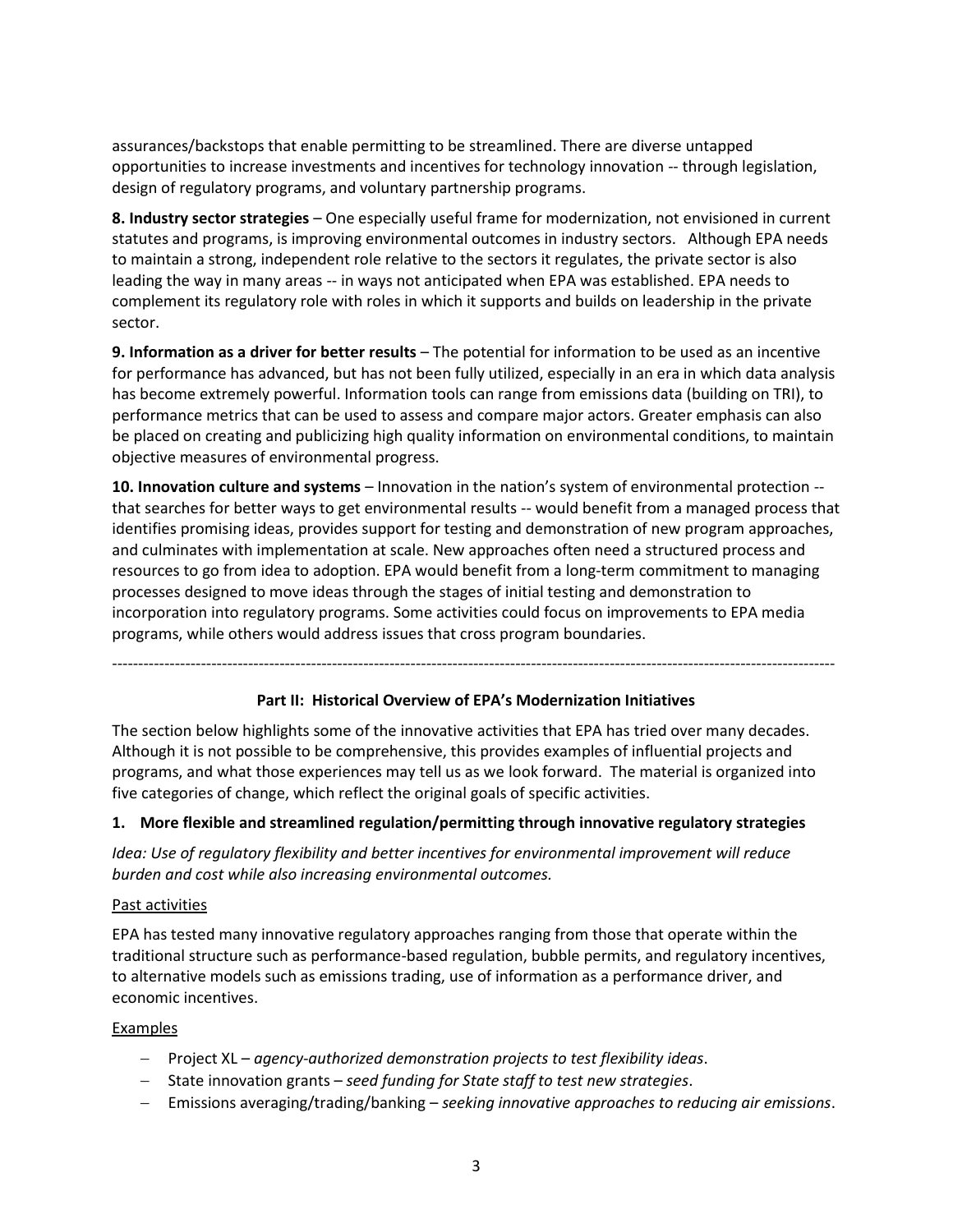- − Environmental Management Systems (EMS) *organizational processes to improve environmental performance*.
- − Performance Track *recognition and rewards for facilities going above and beyond legal requirements*.
- − Performance-based and facility-wide permits *facilitate and incentivize reductions in emissions*.

#### Lessons

- − Time intensive for EPA/States; successful reforms need corresponding resources, institutional stability.
- − Need buy-in from co-regulators and stakeholders; transparent processes build confidence.
- − Search for new and better approaches needs to become part of program office DNA, not imposed externally or run as a separate function.
- − Better to focus on small number of targeted reforms, rather than larger number of small projects.
- − Design regulations with greater emphasis on compliance in relation to high levels of regulatory monitoring/enforcement.
- − Ongoing program evaluation is critical to document results.
- − Considerable flexibility possible within current regulations, but difficult to implement without clear authorization.

Bottom line – Lots of ideas are already tested so it is now possible to introduce systemic regulatory improvements, while building a culture of continually searching for new and better approaches into the DNA of EPA's programs.

# **2. Multimedia and sector-based approaches that better align environmental decisions**

*Idea: Unified, multimedia approaches to working with sectors or whole facilities can reveal more integrated solutions, resulting in improved environmental outcomes while increasing efficiency, sustainability, and pollution prevention.*

#### Past activities

EPA has deployed many programs and projects that attempt a more holistic, integrated approach to environmental problem-solving, such as the Common Sense Initiative, various programs focused on industry sectors, integrated permitting, and sector-based compliance assistance centers.

# Examples

- − Common Sense Initiative *sector-based effort to identify better approaches*.
- − Sector strategies *collaborative EPA-industry partnerships approach to improve environmental performance*.
- − Environmental Results Program *increase compliance in small business sectors*.
- − Compliance assistance centers *tools, portals and checklists for small entities*.
- − Greening the supply chain *using business optimization strategies to green small suppliers*.
- − Life cycle assessment *analytic tool to measure long term product impacts*.
- − Multi-media permits *experiments aimed at driving sustainable manufacturing and P2*.
- − Market-based innovative tech projects (OW & OCSPP) *assistance to green product design*.
- − Coordinated rulemaking *linking air and water rules for same sector*.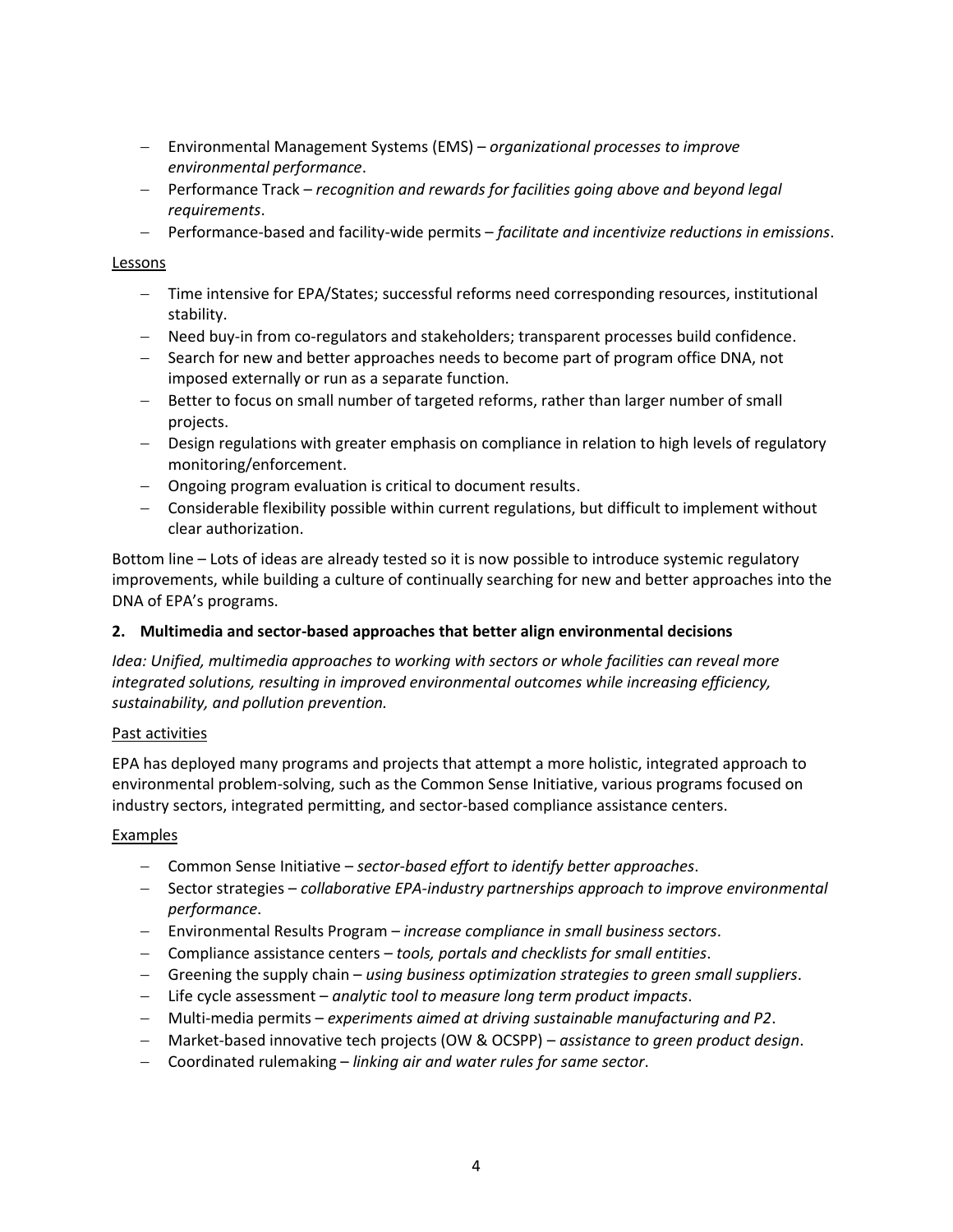### Lessons

- − Often creates conflict across EPA silos can involve tradeoffs across media and programs.
- − Requires sustained leadership attention and support; willingness to take risks.
- − Collaboration with industry sectors has benefits (e.g., mercury partnership) but not gamechanging.
- − Analysis of sector-wide impacts could have been better used for planning and prioritizing.
- − Sector strategies did work to coordinate efforts across the agency but was not sustained.
- − Focus on measurable outcomes, rather than outputs.
- − If revitalized, need clear statement of concrete desired outcomes; intent to collaborate without specific end in mind is not enough.

Bottom line – A very large number of these strategies have been tried. Some have had lasting success, but results have sometimes not been as great as anticipated. There are substantial organizational barriers to making these approaches stick as a new way to organize work.

# **3. Place-based and community-based approaches that address local concerns more effectively**

*Idea: Citizens experience environmental problems at a local level; media-based regulatory programs do not always act in a way that responds to local concerns (e.g., environmental justice). Building solutions from the community level up, in an integrated way, can meet local needs more effectively and provide a route for citizen engagement.*

# Past activities

EPA has a long history of various "geographic" initiatives that have been well received by the public and local officials. While generally popular, these programs have existed somewhat "along side" EPA's main programmatic activities, and have not received high level/sustained funding.

# Examples:

- − OW Watershed approach *use watershed as an organizing framework to improve water decisions*.
- − Environmental Justice *focuses on the most vulnerable and overburdened communities*.
- − Community-Based Environmental Protection *integrate environmental protection across individual media program in communities and ecosystems*.
- − Urban Waters program *holistic community-based approach to cleaning up rivers in major cities, engaging local governments and citizens as partners*.
- − "Making a Visible Difference in Communities" *a cross-cutting strategy under the 2012-16 Strategic Plan, aimed to better coordinate EPA activities and engage citizens in a set of priority communities*.
- − Community Action for a Renewed Environment (CARE) *provided small grants for underserved communities*.

# Lessons

- − Engages citizens in taking action locally to improve/protect their local environment.
- − Environmental Justice is a significant driver.
- − Requires a large investment of resources and management attention.
- − Can build a stronger local presence for EPA and enhance appreciation that EPA addresses real local problems.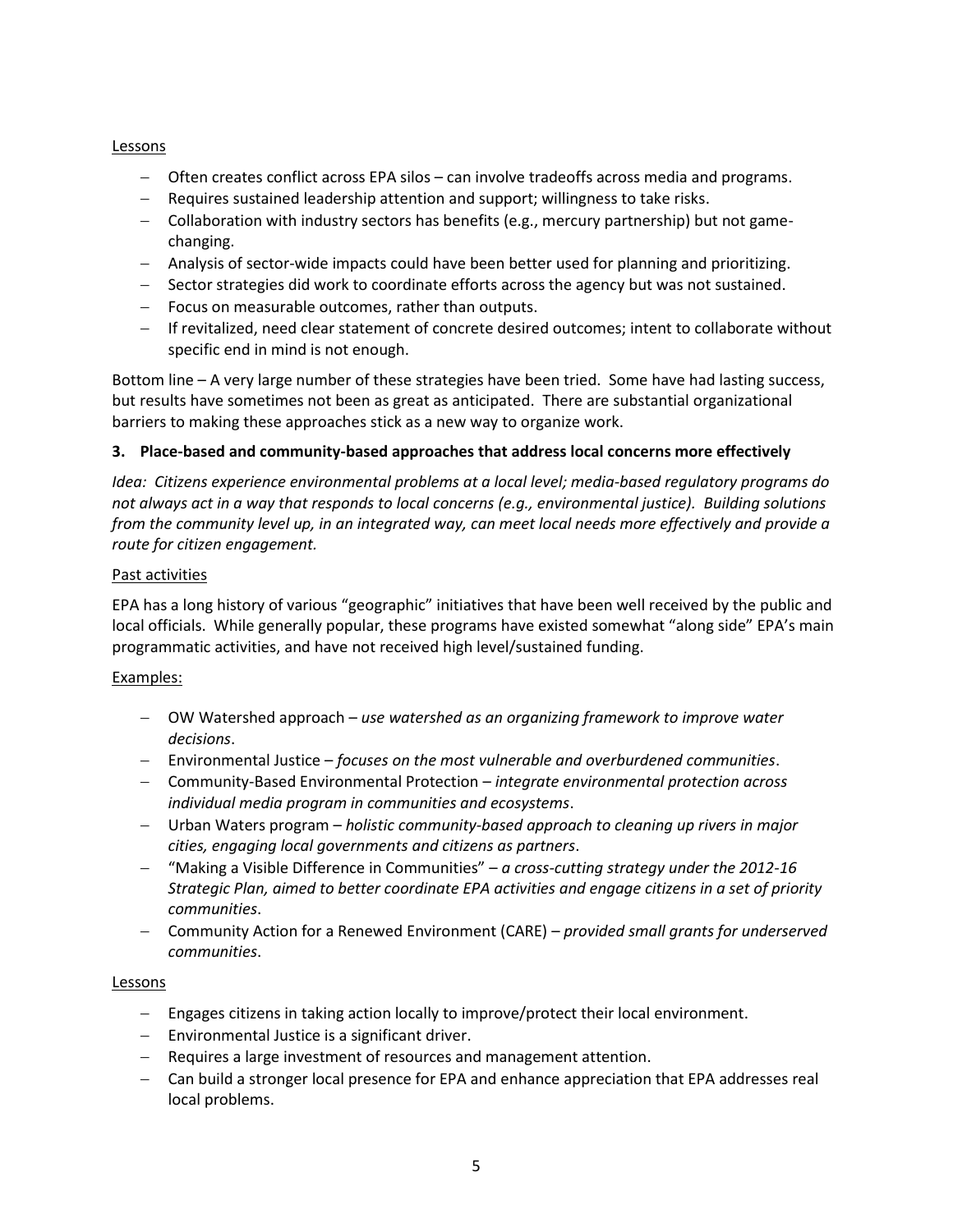# **4. Encouragement of sustainability/stewardship actions beyond EPA regulatory requirements**

*Idea: Environmental performance is much more than simply complying with EPA regulations. In this realm the private sector is taking major steps to improve environmental performance and EPA's role is not one of control; rather, EPA can support those efforts by using its authorities and leadership to provide technical support, recognize accomplishments, and provide incentives.* 

## Past activities

EPA has operated a variety of programs and initiatives aimed at advancing a goal of sustainability  $$ some large flagship efforts like pollution prevention, Smart Growth, Brownfields, Performance Track, Energy Star, CARE, and other smaller targeted projects like green chemistry, green purchasing and supply chain management. Sustainability concepts can be applied in many ways often as part of EPA regulatory program operations by more explicitly considering economic and social outcomes in decisions.

Simultaneously, private sector initiatives have equal if not greater impact on behavior; these include the Global Reporting Initiative on sustainability, US Green Building Council LEED certification or Yale's Environmental Performance Index that ranks countries on performance indicators on environmental health and ecosystem vitality.

## Examples

EPA programs:

- − Voluntary partnership programs *EnergyStar, Green Power Partnership, AgSTAR Program, Safer Choice, WaterSense*.
- − Performance Track *encouraged facilities to improve all aspects of environmental performance through EPA recognition, regulatory benefits, and collaborative relationship with the Agency*.
- − Community Action for a renewed Environment (CARE) *grant program offering innovative ways for a community to organize and take action to reduce toxic pollution in its local environment*.

Private sector initiatives:

- − Environmental reporting *NGO led efforts (e.g., GRI) on standardized measurement/reporting*.
- − Industry led performance initiatives *GEMI, Responsible Care*.
- − Labeling programs *LEED, Forestry Stewardship Council, others*.
- − NGO-corporate partnerships *e.g., EDF's work with Walmart*.
- − Investors *CERES builds leadership in investors/companies*.

#### **Lessons**

- − Lack of agreement that EPA should use sustainability to guide overall strategies.
- − Noteworthy examples (e.g., Energy Star); many smaller activities that address specific issues; voluntary programs have established their value as part of the agency's toolkit, where there is a solid value proposition.
- − Need clearer definition of role of EPA versus private sector/markets in leadership recognition; EPA needs ability to distinguish among actors, but branding some as "leaders" proved problematic.
- − EPA can collect and share performance data, provide input to ratings done by others.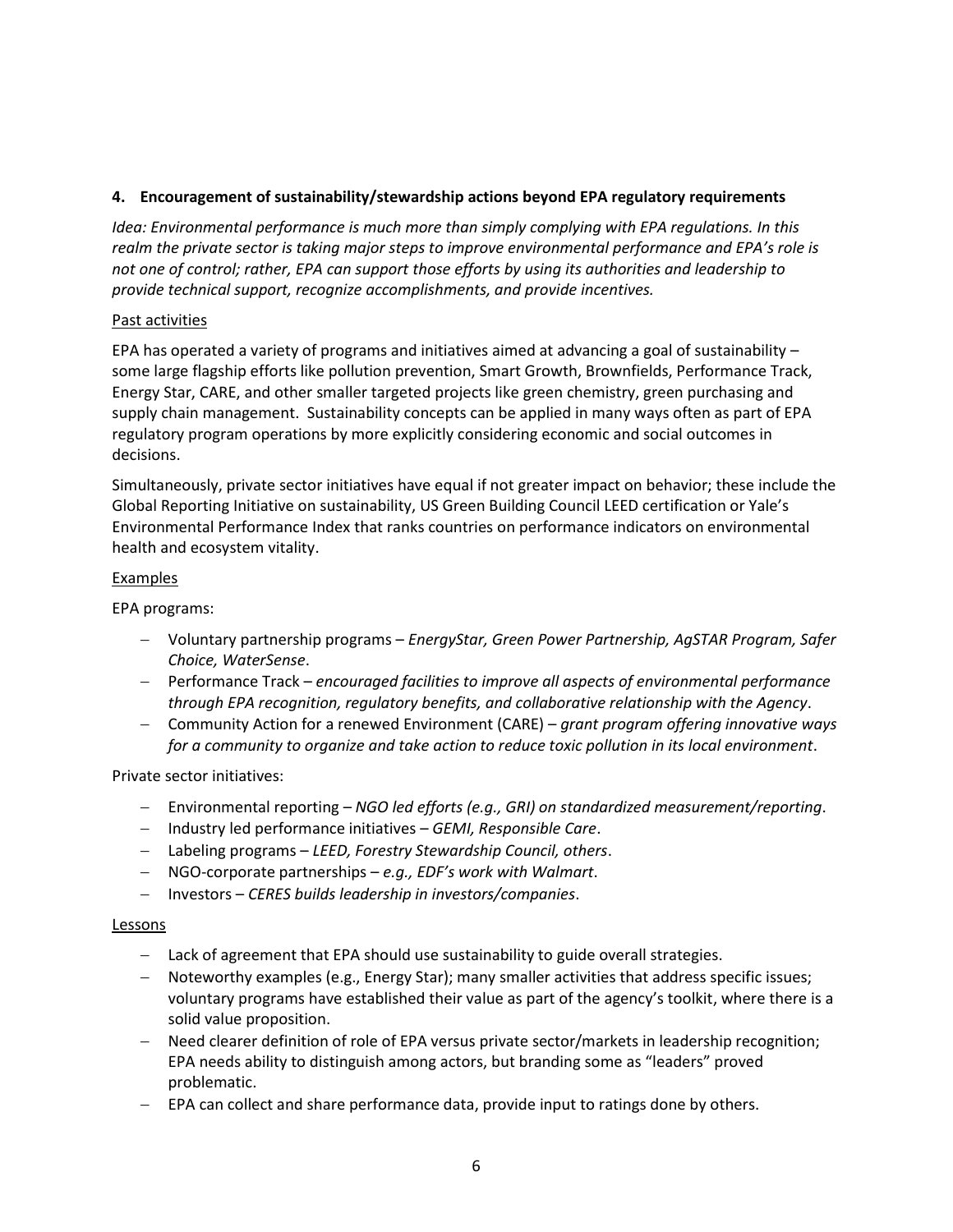− Need to understand what motivates companies and which incentives work for different organizations.

Bottom line – Although EPA has exerted some leadership on sustainability and stewardship, there remains considerable tension between carrying out EPA's multiple statutory requirements and organizing these requirements into a sustainability framework. EPA has untapped opportunities to collaboratively work with the private sector to harness market forces for environmental protection. Experience indicates this does not undercut or undermine the regulatory role.

## **5. Innovative management tools to increase efficiency and effectiveness of EPA programs**

*Idea: Improvements to internal business process in EPA operations can positively impact overall organizational performance and result in higher levels of environmental protection at lower cost. Focusing on outcomes rather than outputs/activities could reward programs for using new approaches.*

#### Past activities

A large number and variety of internal management processes have been introduced at EPA – from changes to organizational structure, to different management priorities, to the way in which staff and managers perform their tasks. High-profile performance management activities have included GPRA and PART. As required by GPRA, EPA now prepares a multi-year strategy with annual plan, report and, measures. Lean and other process improvement measures have been pursued to use resources more effectively and allow staff to provide leadership.

#### Examples

- − National Environmental Performance Partnership System (NEPPS) *performance-based system designed to improve the efficiency and effectiveness of state-EPA partnerships*.
- − Grants management/PPG/NEPPS *flexibility for state implementation priorities; reduces burden*.
- − Program evaluation *after the fact evaluation of program theory, activities, results*.
- − Lean *streamlining of various agency processes (now ELMS)*.
- − NPM guidance *operationalize budget priorities at regional level*.
- − Senior councils *get managers working together (e.g., DAA/DRA Innovation Action Council)*.
- − Risk communication.
- − "Managing for Results" Initiative.
- − Total quality management (TQM).

#### Lessons

- − For lasting improvement, need strong champions and high-level commitment to make changes.
- − Often viewed as "flavor of the month", with lack of complete buy-in from staff and managers.
- − Some EPA programs lack clear theory that links to outcomes; default is activity-driven programs.
- − Focus on results seems to create a "quota" mentality rather than rewarding initiative and encouraging innovation.
- − Many efforts have been too incremental, not transformational.
- − Some initiatives work initially, but lose steam and fall out of popularity.
- − EPA has improved its measurement of both efficiency and outcomes.
- − Questionable whether performance affects budget decisions.

Bottom line – Many performance management strategies have been adopted at EPA aimed at improving the efficiency and effectiveness of EPA and state agencies. Although the internal system of